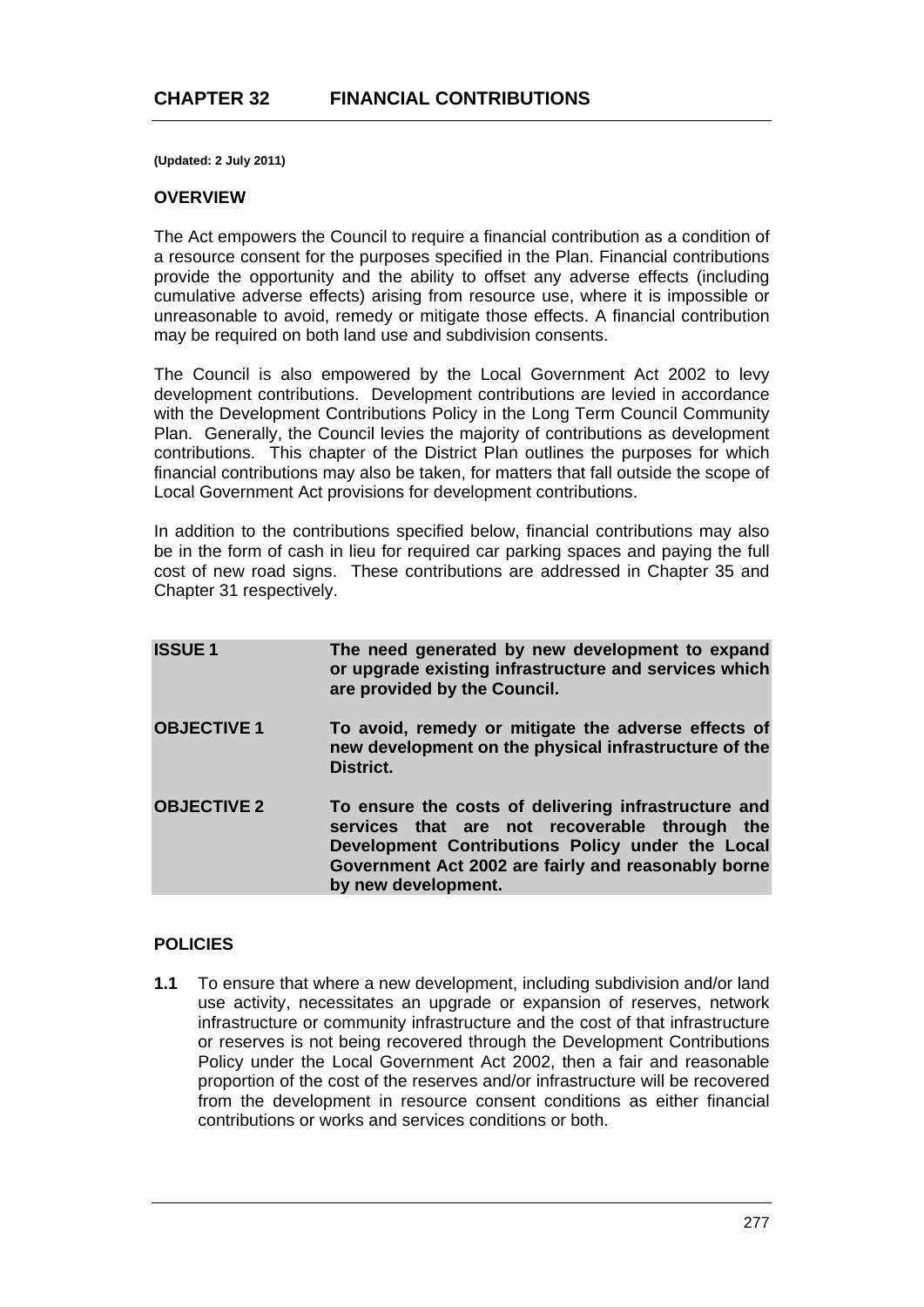- **1.2** To ensure that financial contributions are taken in order to offset or mitigate the adverse environmental effects of development, including impacts on public reserves, network infrastructure and community infrastructure.
- **1.3** To identify methods in the District Plan to ensure financial contributions are calculated in a fair and reasonable manner.

# **EXPLANATION AND REASONS**

New development in the District may generate use of existing services and infrastructure provided by the Council which requires them to be expanded or upgraded. Where expansions or upgrades are anticipated by the Council, provision is likely to have been made for the necessary capital expenditure and works through the Council's Development Contributions Policy under the Local Government Act 2002. Where new infrastructure or upgrades are not anticipated, financial contributions can be used to offset or avoid, remedy, or mitigate adverse effects from new development. Financial contributions can be recovered through conditions on resource consent, either as cash and/or land or as requirement for works or services, so that the community is not indirectly subsidising new development. Double charging will be avoided by taking into account previous contributions made and other revenue sources (e.g. development contributions). Consideration will also be given to ensuring that financial contributions are borne fairly and reasonably by the developer, proportionate to the significance of any adverse effects caused or contributed to by the activity.

# **RULES**

### **1. Provision of or Financial Contributions Towards Facilities, Works or Services which are Specific to a Proposed Subdivision**

Where a proposed subdivision or other activity will create or add to the need for any new or additional works relating to reserves, network infrastructure or community infrastructure, the Council may, as a condition of the resource consent, require such works to be undertaken or an equivalent monetary contribution to be paid.

#### **Provided that:**

Prior to imposing such a condition the Council is satisfied that:

 The works are outside any Council-approved development programme for which development contributions are currently being recovered through the Council's Development Contributions Policy; and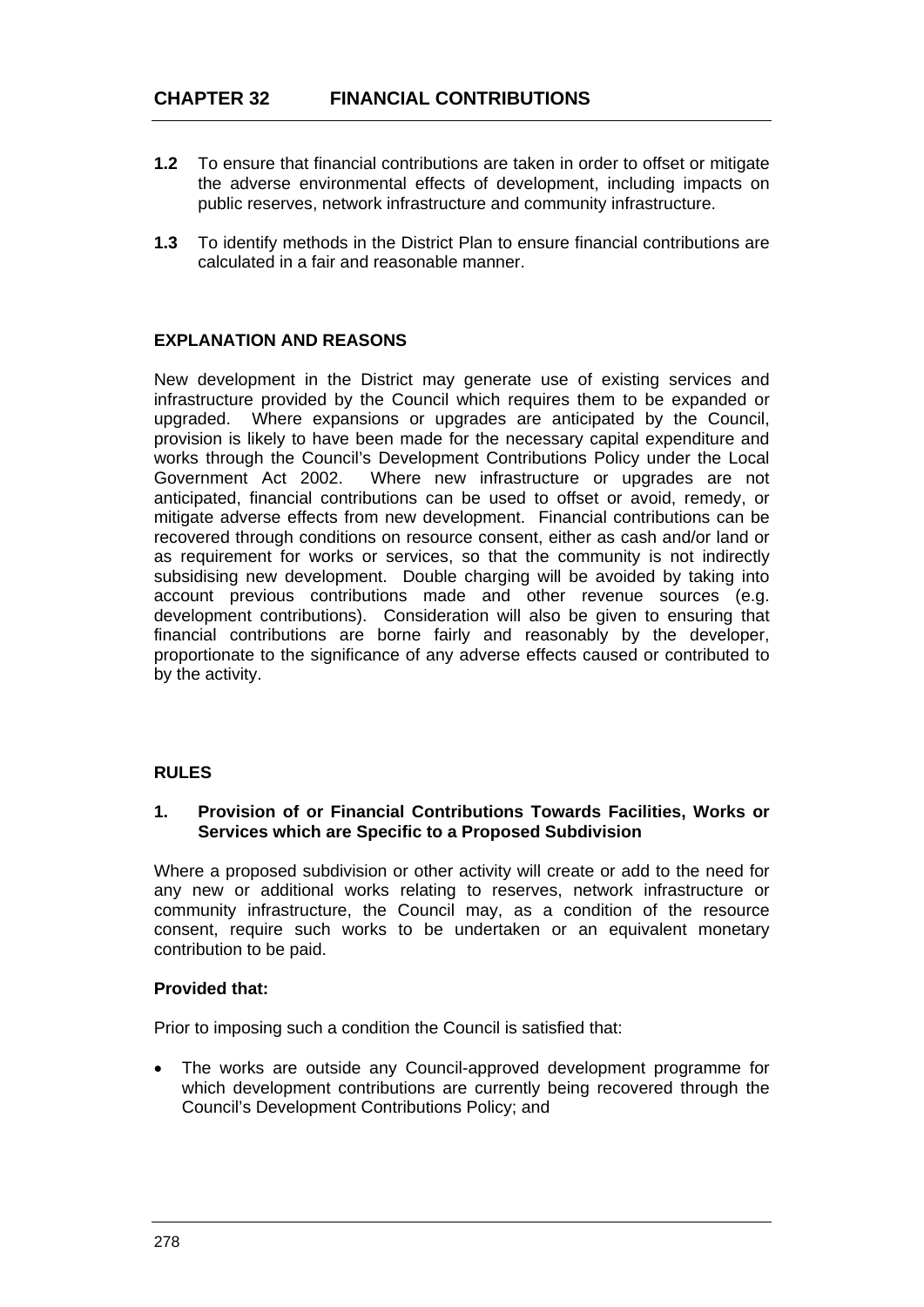There is a direct relationship between the need for any financial contribution or works and the adverse environmental effects of a proposed activity, including adverse impacts on network and community infrastructure.

## **Provided further that:**

The scope and terms of any such condition shall not exceed the extent to which the required works will serve the proposed activity. Where any additional or residual benefit to other users (either existing or likely in the future) will result from the required works, the proportionate fair share of costs applicable to the proposed activity in question will be calculated in accordance with Rule 2.

# **2. Calculating Contributions**

#### **Table 2.1: Maximum Amount of Contribution**

| For<br>contributions<br>for<br>reserve purposes                                                                 | Where a land or cash contribution is required for<br>purposes, the contribution shall<br>be<br>reserve<br>equivalent to a maximum of 7.5% of the current<br>market value of the additional lots created, provided<br>that where agreement between the Council and the<br>applicant cannot be reached, the current market<br>value shall be as assessed by a registered valuer<br>acceptable to both parties, subject to the costs of<br>obtaining such valuation being met by the applicant |
|-----------------------------------------------------------------------------------------------------------------|---------------------------------------------------------------------------------------------------------------------------------------------------------------------------------------------------------------------------------------------------------------------------------------------------------------------------------------------------------------------------------------------------------------------------------------------------------------------------------------------|
| For<br>contributions<br>for<br>network infrastructure<br>or<br>community infrastructure,<br>other than reserves | The level of contribution will be up to 100% of the<br>actual or estimated costs, necessary to provide the<br>new, or upgraded, or extended infrastructure.                                                                                                                                                                                                                                                                                                                                 |

Note for clarification: the formulas for calculating contributions that are contained in the Council's current Development Contributions Policy may be referred to as a guide in determining actual or estimated infrastructure costs.

The amount and type of the contribution may be reduced or waived by the Council. The reduction will be determined on the facts of each application with particular regard to the following matters:

- The connection between the amount or type of contribution sought and the benefits that the proposed development will enjoy;
- Whether a financial contribution has previously been paid or provided for a development on the site and it can be demonstrated that the purpose of the previous financial contribution was to avoid, remedy or mitigate adverse effects of a similar scale, intensity and nature.
- The extent to which the contributions sought are in reasonable proportion to the level of adverse effects caused or contributed to by the proposed activity;
- The extent to which any positive effects of the activity offset any adverse effects, including:
	- whether or not a benefit will accrue to the wider environment